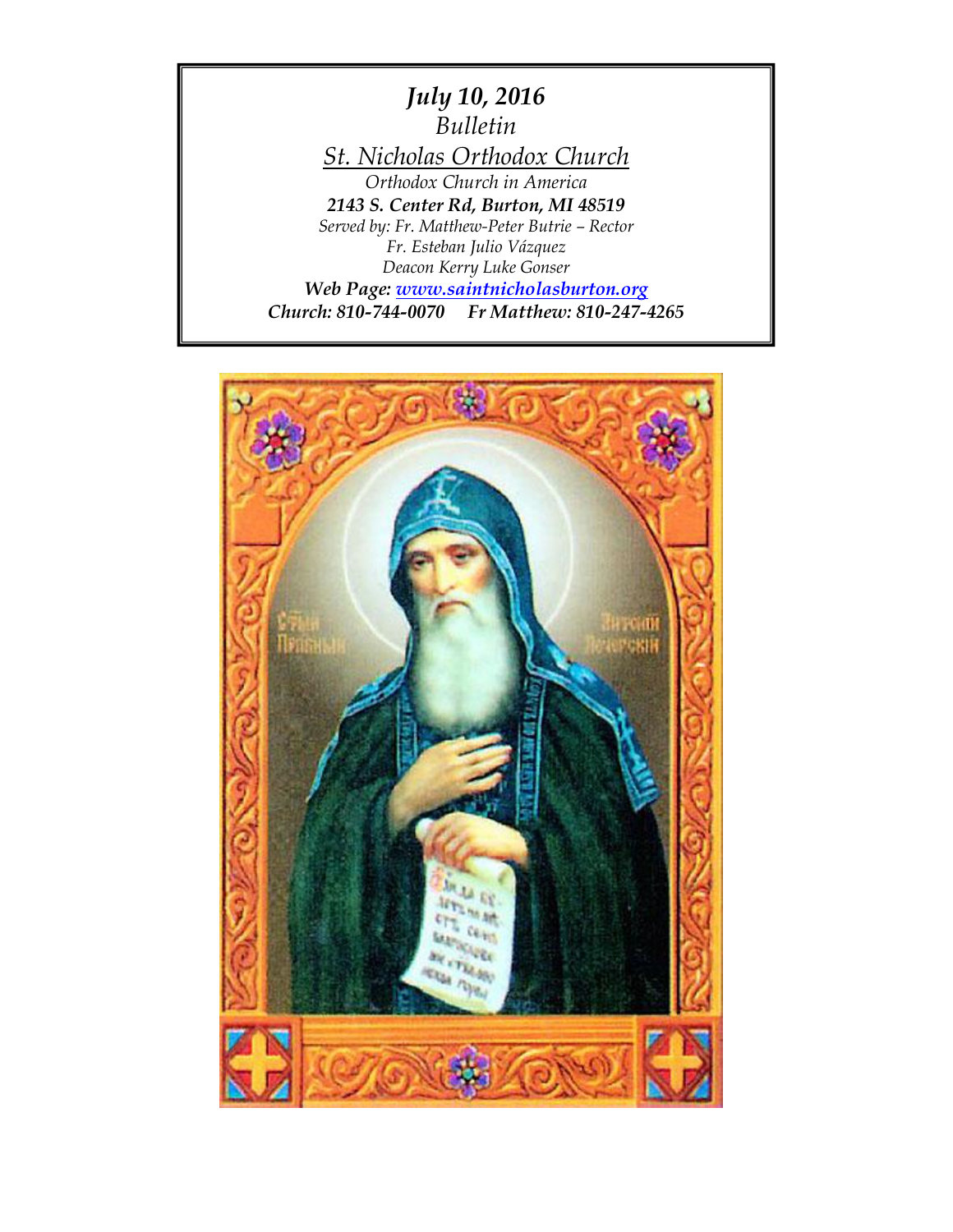**SUNDAY, JULY 10, 2016 3RD SUNDAY AFTER PENTECOST - Tone 2. All Saints of Britain and Ireland. Ven. Anthony of the Kiev Caves, Founder of Monasticism in Russia (1073). Holy 45 Martyrs at Nicopolis in Armenia, including Leontius, Maurice, Daniel, Anthony, Alexander, Sisinius, Meneus, and Belerad (Verelad—ca. 319). The Placing of the Honorable Robe of the Lord at Moscow (1625). Ven. Silvanus, Schema-monk, of the Kiev Caves (Far Caves—13th-14th c.). Martyr Apollonius of Sardis (3rd c.). Martyrs Bianor and Silvanus of Pisidia (4th c.). 10,000 Fathers of the deserts and caves of Scete martyred by the impious Patriarch Theophilus of Alexandria (ca. 398). Martyr Nicodemus of Elbassan (Albanian— 1722). Monk Martyr Nectarius of St. Anne Skete (Mt. Athos—1820). The KONEVSKAYA Icon of the Most-holy Theotokos.**

### **TROPARIA**

**(Tone 2)** When Thou didst descend to death, O Life Immortal, Thou didst slay hell with the splendor of Thy Godhead! And when from the depths Thou didst raise the dead, all the powers of heaven cried out: O Giver of Life! Christ our God! Glory to Thee!

**(Tone 4)** In truth you were revealed to your flock as a rule of faith, a model of meekness, and teacher of abstinence, so you won the heights by humility, and riches by poverty, O Holy Father Nicholas, intercede with Christ God to save our souls.

## **KONTAKION**

**(Tone 6)** Protection of Christians never failing, Mediatress before the Creator, ever constant. Do not despise the voice of prayer of sinners, but in your goodness come to help us who faithfully call upon you. Hasten to entreat, hurry to pray, O Theotokos, interceding always for those honor you.

*The Prokeimenon in the Second Tone:* **The Lord is my strength and my song / He has become my salvation.** *v:* **The Lord has chastened me sorely, but He has not given me over unto death.**

#### **THE READING FROM THE EPISTLE OF THE HOLY APOSTLE PAUL TO THE ROMANS (5:1-10)**

*Brethren:* since we are justified by faith, we have peace with God through our Lord Jesus Christ. Through him we have obtained access to this grace in which we stand, and we rejoice in our hope of sharing the glory of God. More than that, we rejoice in our sufferings, knowing that suffering produces endurance, and endurance produces character, and character produces hope, and hope does not disappoint us, because God's love has been poured into our hearts through the Holy Spirit which has been given to us. While we were still weak, at the right time Christ died for the ungodly. Why, one will hardly die for a righteous man -- though perhaps for a good man one will dare even to die. But God shows his love for us in that while we were yet sinners Christ died for us. Since, therefore, we are now justified by his blood, much more shall we be saved by him from the wrath of God. For if while we were enemies we were reconciled to God by the death of his Son, much more, now that we are reconciled, shall we be saved by his life.

#### *Alleluia, Tone 2*

*v:* **May the Lord hear you in the day of trouble! May the Name of the God of Jacob protect you!** *v:* **Save the King, O Lord, and hear us on the day we call!**

**THE HOLY GOSPEL ACCORDING TO SAINT MATTHEW (6:22-33)** And Jesus taught the people who had come to Him saying: "The eye is the lamp of the body. So, if your eye is sound, your whole body will be full of light; but if your eye is not sound, your whole body will be full of darkness. If then the light in you is darkness, how great is the darkness! No one can serve two masters; for either he will hate the one and love the other, or he will be devoted to the one and despise the other. You cannot serve God and mammon. Therefore I tell you, do not be anxious about your life, what you shall eat or what you shall drink, nor about your body, what you shall put on. Is not life more than food, and the body more than clothing? Look at the birds of the air: they neither sow nor reap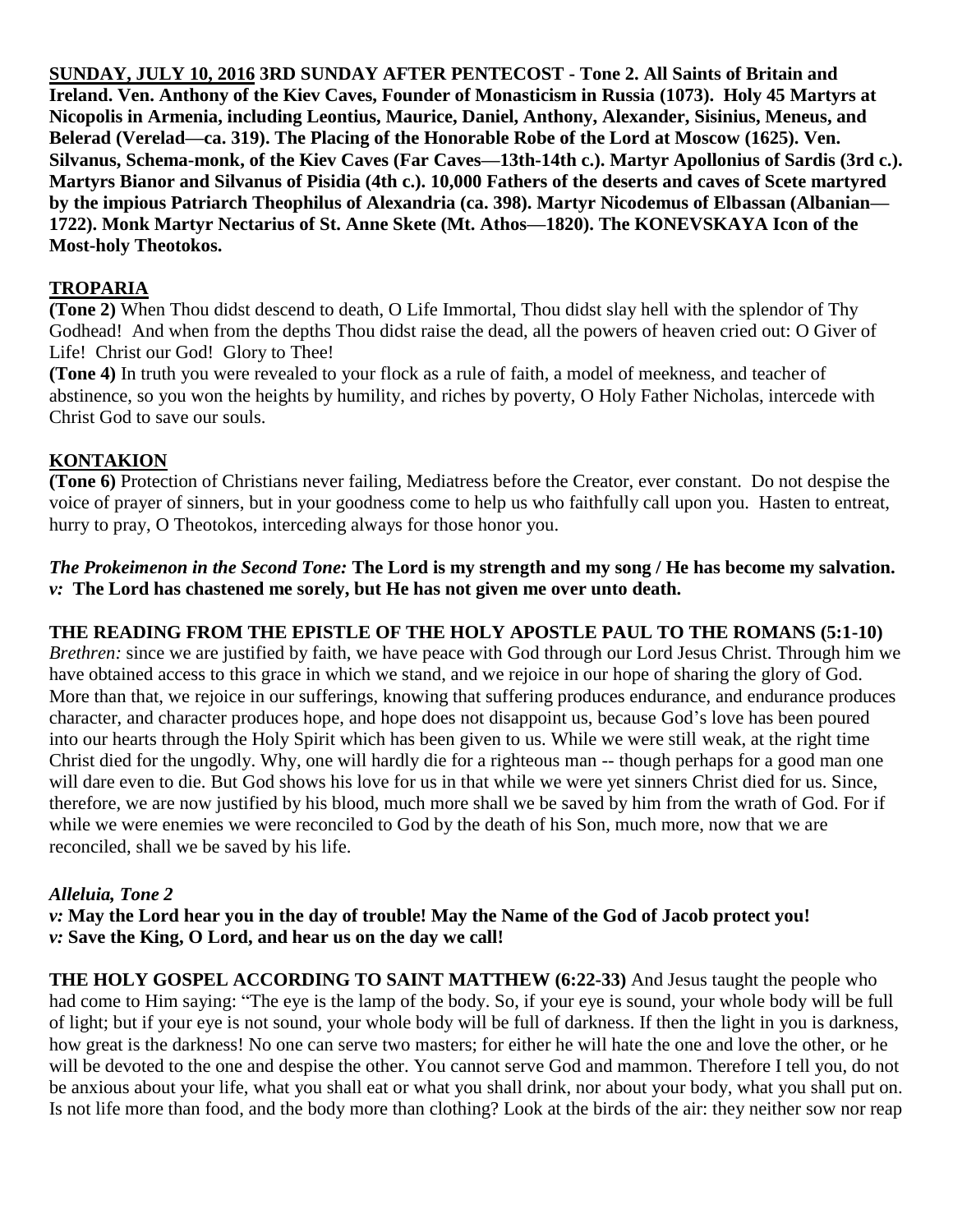nor gather into barns, and yet your heavenly Father feeds them. Are you not of more value than they? And which of you by being anxious can add one cubit to his span of life? And why are you anxious about clothing? Consider the lilies of the field, how they grow; they neither toil nor spin; yet I tell you, even Solomon in all his glory was not arrayed like one of these. But if God so clothes the grass of the field, which today is alive and tomorrow is thrown into the oven, will he not much more clothe you, O men of little faith? Therefore do not be anxious, saying, `What shall we eat?' or `What shall we drink?' or `What shall we wear?' For the Gentiles seek all these things; and your heavenly Father knows that you need them all. But seek first his kingdom and his righteousness, and all these things shall be yours as well."

**COMMUNION HYMN** Praise the Lord from the heavens, praise Him in the highest! Alleluia, Alleluia, Alleluia!

# **Venerable Anthony of the Kiev Far Caves, Founder of Monasticism in Russia**

Saint Anthony of the Kiev Caves was born in the year 983 at Liubech, not far from Chernigov, and was named Antipas in Baptism. Possessing the fear of God from his youth, he desired to be clothed in the monastic schema. When he reached a mature age, he wandered until he arrived on Mt. Athos, burning with the desire to emulate the deeds of its holy inhabitants. Here he received monastic tonsure, and the young monk pleased God in every aspect of his spiritual struggles on the path of virtue. He particularly excelled in humility and obedience, so that all the monks rejoiced to see his holy life.

The igumen saw in St Anthony the great future ascetic, and inspired by God, he sent him back to his native land, saying, "Anthony, it is time for you to guide others in holiness. Return to your own Russian land, and be an example for others. May the blessing of the Holy Mountain be with you.

Returning to the land of Rus, Anthony began to make the rounds of the monasteries about Kiev, but nowhere did he find that strict life which had drawn him to Mt. Athos.

Through the Providence of God, Anthony came to the hills of Kiev by the banks of the River Dniepr. The forested area near the village of Berestovo reminded him of his beloved Athos. There he found a cave which had been dug out by the Priest Hilarion, who later became Metropolitan of Kiev (October 21). Since he liked the spot, Anthony prayed with tears, "Lord, let the blessing of Mt. Athos be upon this spot, and strengthen me to remain here." He began to struggle in prayer, fasting, vigil and physical labor. Every other day, or every third day, he would eat only dry bread and a little water. Sometimes he did not eat for a week. People began to come to the ascetic for his blessing and counsel, and some decided to remain with the saint.

Among Anthony's first disciples was St Nikon (March 23), who tonsured St Theodosius of the Caves (May 3) at the monastery in the year 1032.

The virtuous life of St Anthony illumined the Russian land with the beauty of monasticism. St Anthony lovingly received those who yearned for the monastic life. After instructing them how to follow Christ, he asked St Nikon to tonsure them. When twelve disciples had gathered about St Anthony, the brethren dug a large cave and built a church and cells for the monks within it.

After he appointed Abbot Barlaam to guide the brethren, St Anthony withdrew from the monastery. He dug a new cave for himself, then hid himself within it. There too, monks began to settle around him. Afterwards, the saint built a small wooden church in honor of the Dormition of the Mother of God over the Far Caves.

At the insistence of Prince Izyaslav, the igumen Barlaam withdrew to the Dimitriev monastery. With the blessing of St Anthony and with the general agreement of the brethren, the meek and humble Theodosius was chosen as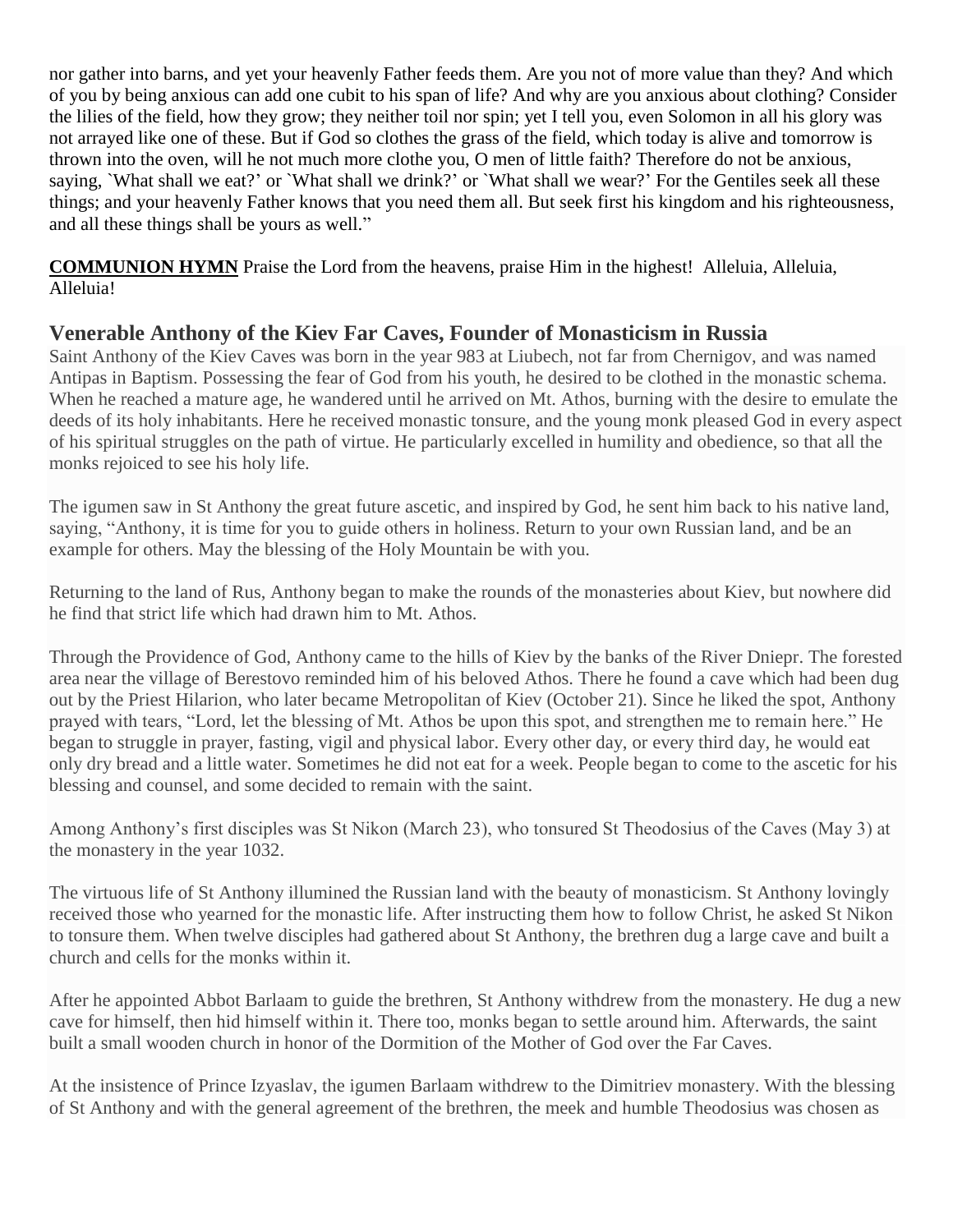igumen. By this time, the number of brethren had already reached a hundred men. The Kiev Great Prince Izyaslav (+ 1078) gave the monks the hill on which the large church and cells were built, with a palisade all around. Thus, the renowned monastery over the caves was established. Describing this, the chronicler remarks that while many monasteries were built by emperors and nobles, they could not compare with those which are built with holy prayers and tears, and by fasting and vigil. Although St Anthony had no gold, he built a monastery which became the first spiritual center of Rus.

For his holiness of life, God glorified St Anthony with the gift of clairvoyance and wonderworking. One example of this occurred during the construction of the Great Caves church. The Most Holy Theotokos Herself stood before him and St Theodosius in the Blachernae church in Constantinople, where they had been miraculously transported without leaving their own monastery. Actually, two angels appeared in Constantinople in their forms (See May 3, the account of the Kiev Caves Icon of the Most Holy Theotokos). Having received gold from the Mother of God, the saints commissioned master architects, who came from Constantinople to the Russian land on the command of the Queen of Heaven to build the church at the Monastery of the Caves. During this appearance, the Mother of God foretold the impending death of St Anthony, which occurred on July 10, 1073.

Through Divine Providence, the relics of St Anthony remain hidden.

July 10, 2016 းရွိပြီး ဝန်ရွိက တွေ့ရှိ ပည်သည်။ ဝန်ရွိက ဝန်ရွက် ဝန်ရွက် ပည်သည်။ ဝန်ရွက် ဝန်ရွက် ဝန်ရွက် ဝန်ရွက် ဝန်ရွက်

## **CANDLE INTENTIONS FOR THE HEALTH AND BLESSINGS OF**

| Fr. Joe, Fr. Moses, Fr. Lavrenty, Deacon Anthony, Aaron, Efrem, Jo Ann, Nikolai, |  |
|----------------------------------------------------------------------------------|--|
| Gloria, Laurie, Walt & Zina, Dorothy, Jeanette, Reggie, Ruth, Stojan & Mira,     |  |
|                                                                                  |  |

#### **CANDLE INTENTIONS FOR ALL THOSE IN BLESSED REPOSE**

Vasiliy, Andrey, Galina, Nikolay, Vitaliy, Feodosiy, Yulia Irina Sivergina

ခရွိက ခရွိက ခရွိမ်ား သို့ အသုံး ခရွိသည့် သည် အသုံး ခရွိသည့် သည် သည် သည် သည် သည် သည် သည် သည်

Welcome all of our friends and visitors to St. Nicholas! Please join us for fellowship, coffee and pastries in our parish hall.

Coffee and pastries are being donated today in memory of Mitre (9yrs blessed repose) and Tronda (2 yrs blessed repose) Nicevski by their family.

**JULY BULLETINS** have been mailed out. Due to the many events happening within our parish in June, we were delayed in our mailing. We try to mail them to you in a timely matter. (Email if faster and you will receive it in a timely manner) If at all possible please save the bulletins at the candle stand for our friends and visitors who are not on our mailing or email list.

**SAVE THE DATE** Saturday, October 15. We will celebrate our parish's 100<sup>th</sup> Anniversary. Every parishioner and friend of the parish on our mailing list will receive a Save the Date postcard with more information. If you would like to send a postcard to family, friends, neighbors or lost sheep of our parish, there will extra postcards in the parish hall for you to mail to them. (The postage is cheaper for a postcard then a first class letter.)